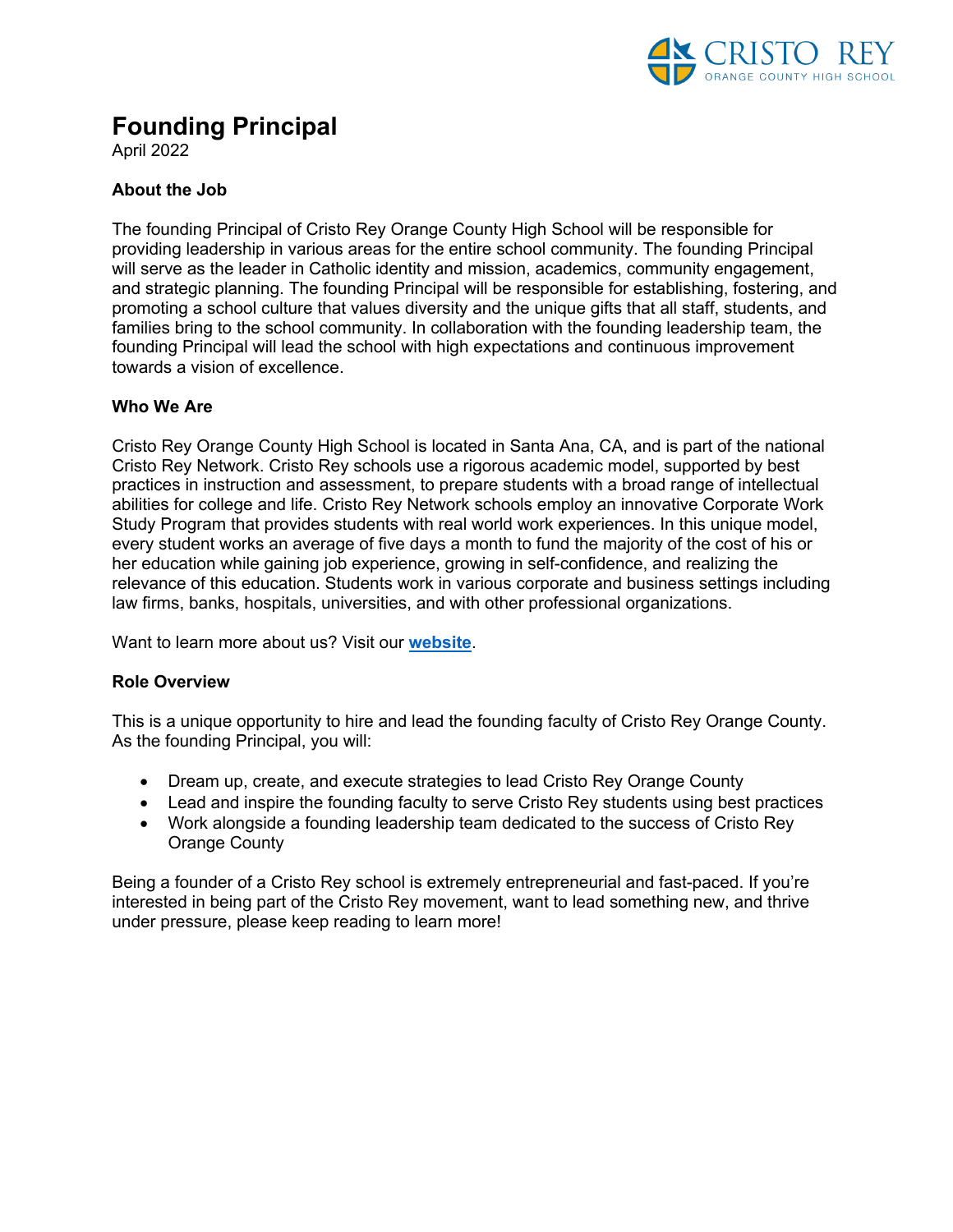

## **What You'll Do**

#### *Catholic Identity and Cristo Rey Mission*

- Serve as a spiritual leader for the school; promote and sustain the school's Catholic identity; ensure that the school's Christian values and mission drive school decisions, and that liturgical practices, prayer, and Catholic culture are integrated into school life; ensure that time and resources are appropriately allocated to Campus Ministry and Adult Faith Formation.
- Ensure that all members of the school community are treated fairly, equitably, and with respect and compassion; positively support all stakeholders; actively work to create a loving environment; protect the rights and confidentiality of students and staff.
- Actively participate in and support the school's leadership team; promote and support the importance of integrating academics with the Corporate Work Study Program as part of a college preparatory experience; ensure clear communication of shared expectations for students.
- Actively participate in CRN professional development and take advantage of CRN coaching and support; actively participate in faith formation programs aimed at deepening and nurturing your capacity as a spiritual and mission-driven Catholic school leader.
- Work with the Cristo Rey Institute, the school's Catholic sponsor, to develop and sustain the school's Catholic identity and serve as a liaison with the Diocese of Orange and the Office of Catholic Schools.

## *Teaching and Learning*

- Serve as the lead-learner in the school community; stay current with research, best practices, and trends relevant to Catholic, urban education, and issues that may be affecting the school's students.
- Oversee faculty members; conduct regular classroom observations using a researchbased framework; maintain a visible and active leadership presence throughout the building; provide teachers and classroom staff with valuable feedback to further develop their professional skills.
- Lead the implementation of the common, rigorous, college-ready Cristo Rey Network curriculum; promote and nurture a college-going culture with high student expectations.
- Lead the implementation of school-wide cycles of formative/interim assessments, analysis of data, and monitoring of student progress; identify and prioritize needs and determine team and individual interventions; communicate academic data to stakeholders.
- Plan and execute a program of professional development informed by instructional, school culture, and student achievement data. Ensure that professional development is collaborative and aligned with the school's instructional and formational vision.

## *School Culture and Family Involvement*

• Foster and promote a school culture that values diversity and the unique gifts that all staff, students, and families bring to the school community; foster the creation of an inclusive school environment and ensure that parents are welcomed and acknowledged as partners with the school; develop and implement strategies for meaningful and reciprocal family and community engagement.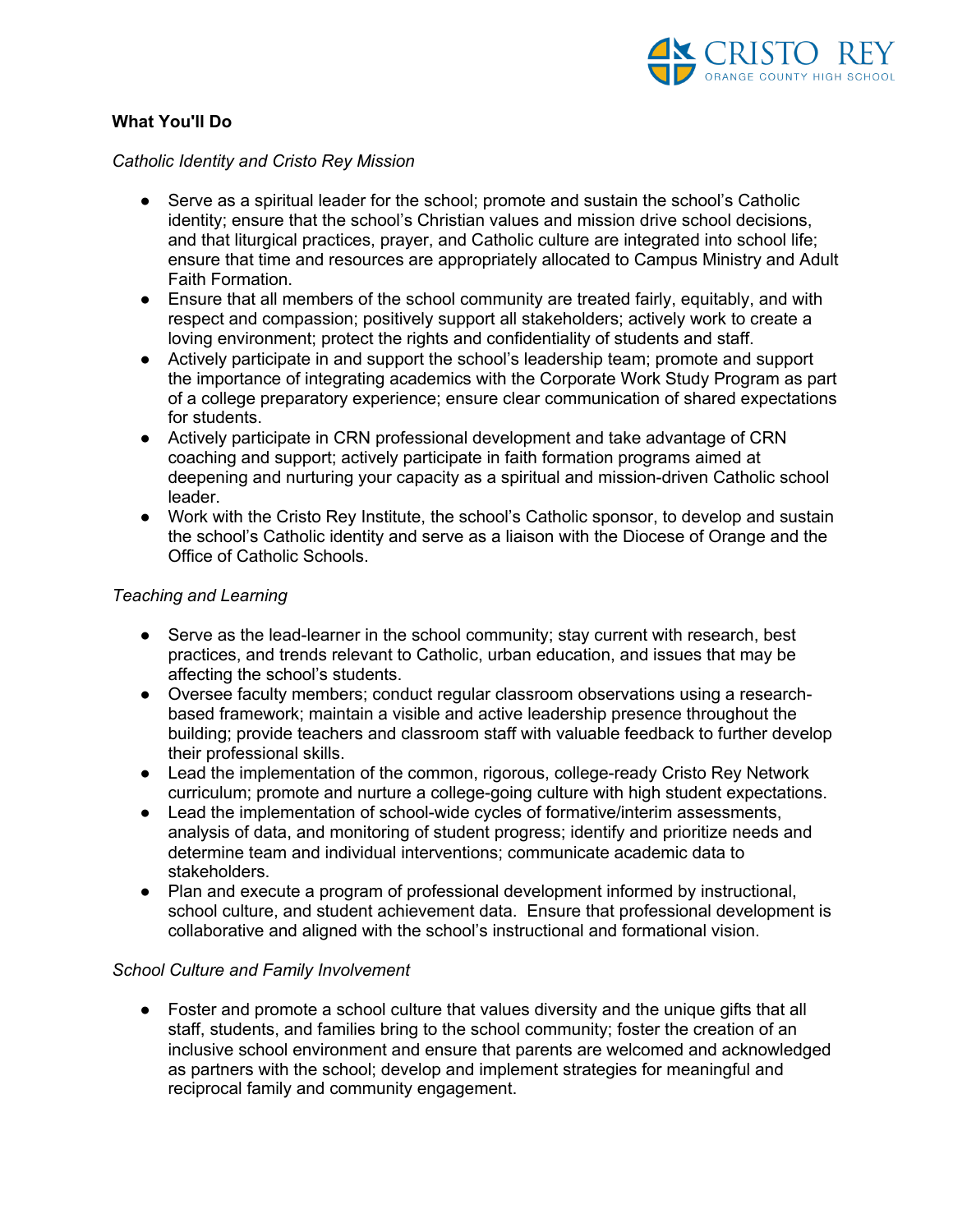

- Lead the school community to create a culture of high expectations and continuous improvement, complemented by high levels of support; promote and articulate a vision for continuous improvement that recognizes existing equity gaps and commits to their elimination.
- Serve as a model of the school's values and mindsets and hold self and others accountable to maintaining high standards; actively promote the regular exchange of affirming and constructive feedback among members of the school's staff.
- Ensure an active co-curricular life of the school, which gives students opportunities to develop their non-academic talents and interests (musical, artistic, athletic, etc.).

## *Strategic Planning*

- Lead the school community to develop a detailed, concrete, and compelling vision for excellence that encompasses academics, school culture, community engagement, alumni engagement (when applicable), and partnership with the Corporate Work Study Program. This vision must reflect a critical understanding of the students' varied cultural identities, along with the school's Catholic identity; consult with the President and other stakeholders to incorporate their understanding of the school's context and to secure their investment in the school's vision for excellence.
- In consultation with the President and other key stakeholders, develop a multi-year strategic plan including facilities that is aligned to the school's shared vision of excellence, that leverages the resources of the Cristo Rey Network, and incorporates knowledge of current realities and progress-to-goals.
- Predict the needs of staff, students, and families in pursuing the strategic plan, adjusting over time, as necessary; anticipate barriers, and develop measures of effectiveness and plan for contingencies.
- Design and execute processes and systems for progress-monitoring with goals and metrics across all critical areas of the strategic plan.
- Establish concrete, ambitious, meaningful medium- and long-term goals that serve as qualitative and quantitative indicators of students' college-readiness.

## *Allocation of Resources and Supervision of School Personnel*

- Monitor and audit time, personnel, and resources to ensure college-readiness for all students.
- Set and communicate clear expectations for excellence and define responsibilities for staff; delegate tasks and responsibilities in ways that are consistent with role definitions; maximize the impact of each team member under your supervision.
- Develop and execute strategies to improve performance of staff over time and hold staff members accountable.
- Monitor progress on multiple work streams and individual expectations. Acknowledge progress, celebrate successes, and intervene in a prompt, direct, and professional way to address gaps when needed.
- Consistently follow federal and state policy and establish a high bar for professionalism and discretion when handling personnel issues.

## **You May Be a Fit if You**

• Thrive under pressure and can get things done in uncertain conditions – you know how to be comfortable with being uncomfortable